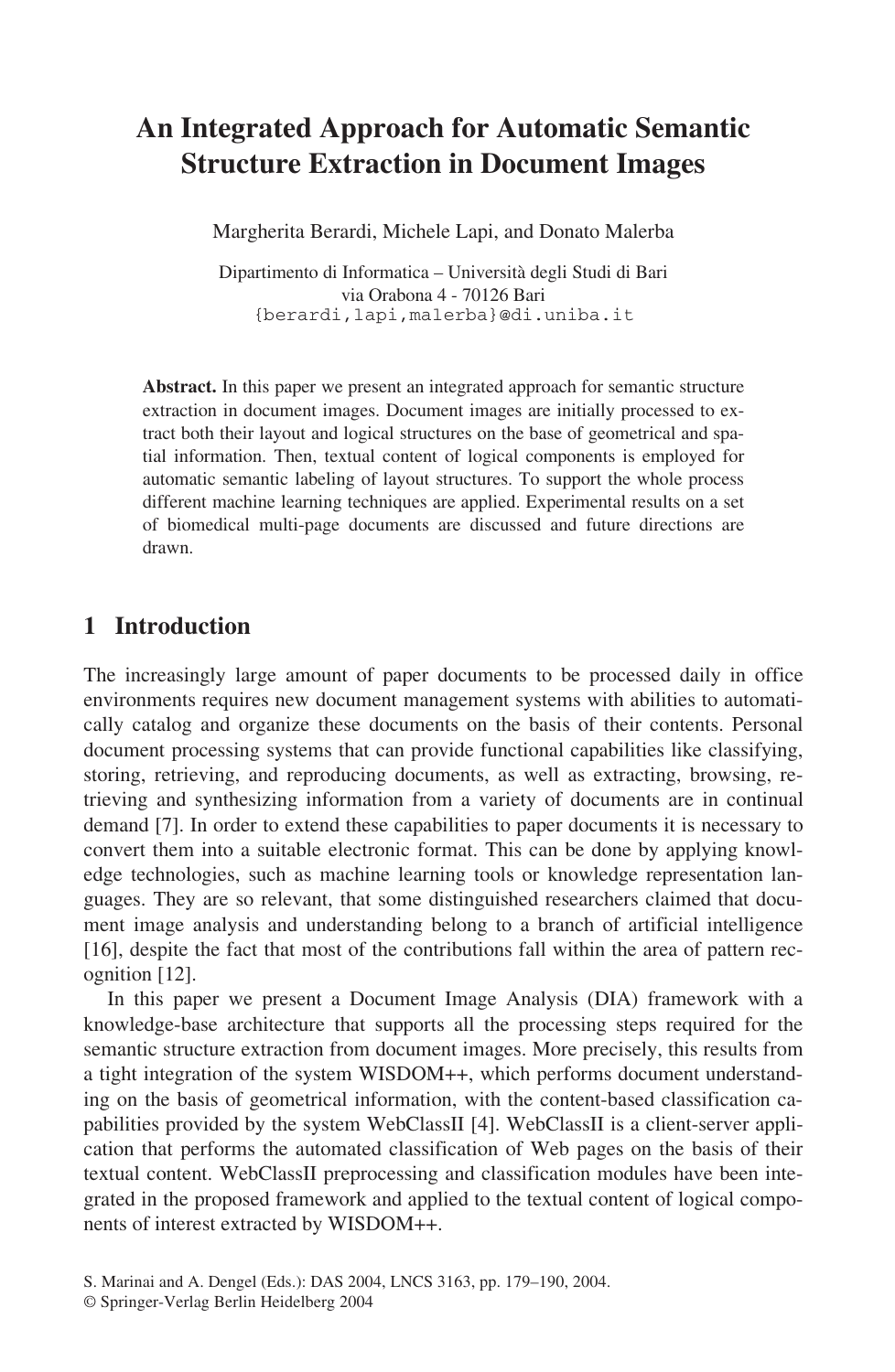In WISDOM++, document understanding consists in the mapping of the geometrical structure, extracted during the layout analysis step, in the logical structure, which associates the content of the layout component with a hierarchy of logical components, such as title/authors of a scientific article. The mapping is based on the assumption according to which in many documents the logical and the layout structures are so strongly related that a user is able to "understand" the document without reading the content itself but only considering geometrical criteria. For instance, the title of an article is usually located at the top of the first page of a document and it is written with the largest character set used in the document.

Nevertheless, current results in document management research highlight that the enhancement of information retrieval systems performance is strongly dependent on the use of semantic information about the textual content of documents [14]. In our proposal the upgrade of WISDOM++ that aims to support document understanding with content-based classification functionalities has been investigated.

The paper is organized as follows. In the next section the DIA system WISDOM++ is briefly described and some related works on document understanding are discussed. In Section 3 the layout analysis method is introduced and the document understanding strategy is extensively reported. Section 4 describes the semantic structure extraction approach focusing on the preprocessing and classification methods. Experimental results are shown in Section 5 and future work is presented in Section 6.

### **2 Background and Related Work**

 $WISDOM++<sup>1</sup>$  is a document analysis system that can transform textual black and white paper documents into XML format [2]. This is a complex process involving several steps. First, the image is converted in black and white and is segmented into basic layout components (non-overlapping rectangular blocks enclosing content portions) by means of an efficient variant of the Run Length Smoothing Algorithm.

These layout components are classified according to the type of their content: text, horizontal line, vertical line, picture and graphics. This classification is performed by means of a decision tree automatically built from a set of training examples of the five classes. Then, layout analysis is performed in order to detect structures among blocks. The result is a tree-like structure which is a more abstract representation of the document layout. This representation associates the content of a document with a hierarchy of layout components, such as blocks, lines, and paragraphs. Considering the extracted layout, the document image classification is performed. This aims at identifying the membership class (or type) of a document (e.g. business letter, newspaper article, and so on) by means of some first-order rules which can be automatically learned from a set of training examples [10]. In document image understanding, layout components are associated with logical components. This association can theoretically affect layout components at any level in the layout hierarchy. However, in WISDOM++ only the most abstract components (called *frame2*) are associated with components of the logical hierarchy. Moreover, only layout information is used in document understanding.

 $\overline{a}$ 

<sup>1</sup> http://www.di.uniba.it/~malerba/wisdom++/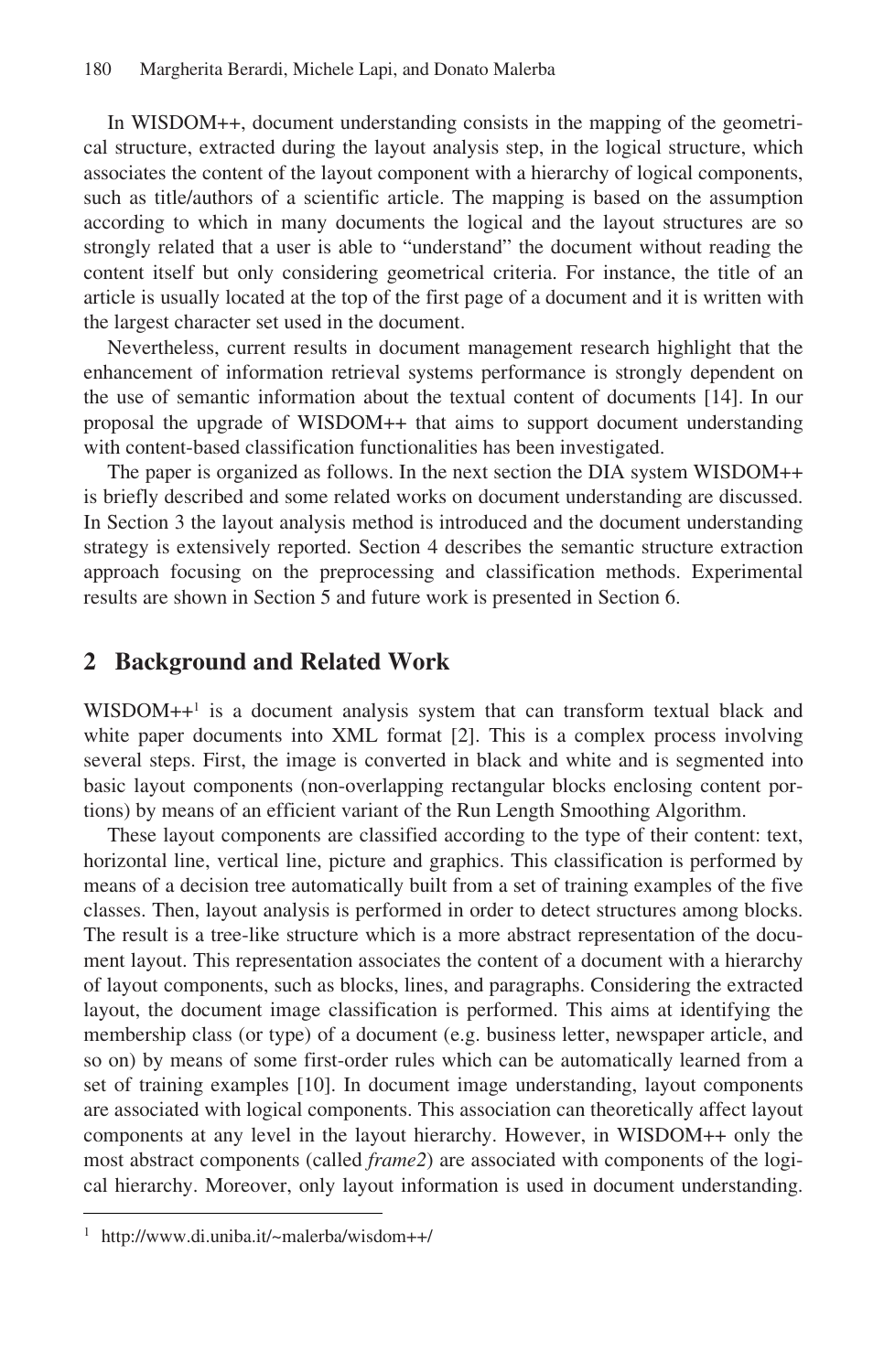This approach differs from that proposed by other authors [9] which additionally make use of textual information, font information and universal attributes given by the OCR. This diversity is due to a different conviction on when an OCR should be applied. We believe that only some layout components of interest for the application should be subject to OCR, hence document understanding should precede text reading and cannot be based on textual features. Two assumptions are made: documents belonging to the same class have a set of relevant and invariant layout characteristics; logical components can be identified by using layout information only. Document image understanding also uses first-order rules [10]. Once logical and layout structure have been mapped, OCR can be applied only to those textual components of interest for the application domain, and its content can be stored for future retrieval purposes. The result of the document analysis is an XML document that makes the document image retrievable.

Similarly to [1], we propose an integrated approach for document understanding that is based on both geometric and content features and makes extensive use of knowledge. In particular, [1] consider document understanding as the extraction of logical relations on layout objects, where logical relations express reading order between layout components, and extensive use of spatial reasoning and natural language processing techniques is made to support the extraction of reading order relations. Differently from this approach we consider document understanding as logical structure detection combined with a mapping into a set of predefined semantic classes.

As clearly explained in [6], research trend in document understanding turns towards the need of document management frameworks which should be able to handle different typologies of documents and to employ hybrid strategies for knowledge capture in order to handle different dimensions of information (e.g. textual, layout, format, tabular, etc.). In particular, it seems that document management systems will not give answers to real-world needs until they continue to tailor their solutions for the individual sub-problems in which the whole process of document understanding can be articulated. Our proposal fits this scenario and tries to answer some of the mentioned issues.

### **3 Document Layout Analysis and Understanding in WISDOM++**

Before entering into the details of semantic structure extraction, it is important to clarify the document analysis steps performed by WISDOM++, and to briefly explain how machine learning techniques are employed to guarantee a high degree of adaptivity.

Considering the output of the segmentation and blocks classification, it results that this representation is still too detailed for learning document classification and understanding rules. Therefore, the *layout analysis* is performed to detect structures among blocks. The result is a hierarchy of abstract representations of the document image. The leaves of the layout tree are the blocks, while the root represents the whole document. A page may group together several layout components, called *frames*, which are rectangular areas of interest in the document page image. The layout analysis is done in two steps, a *global* analysis of the document image in order to determine possible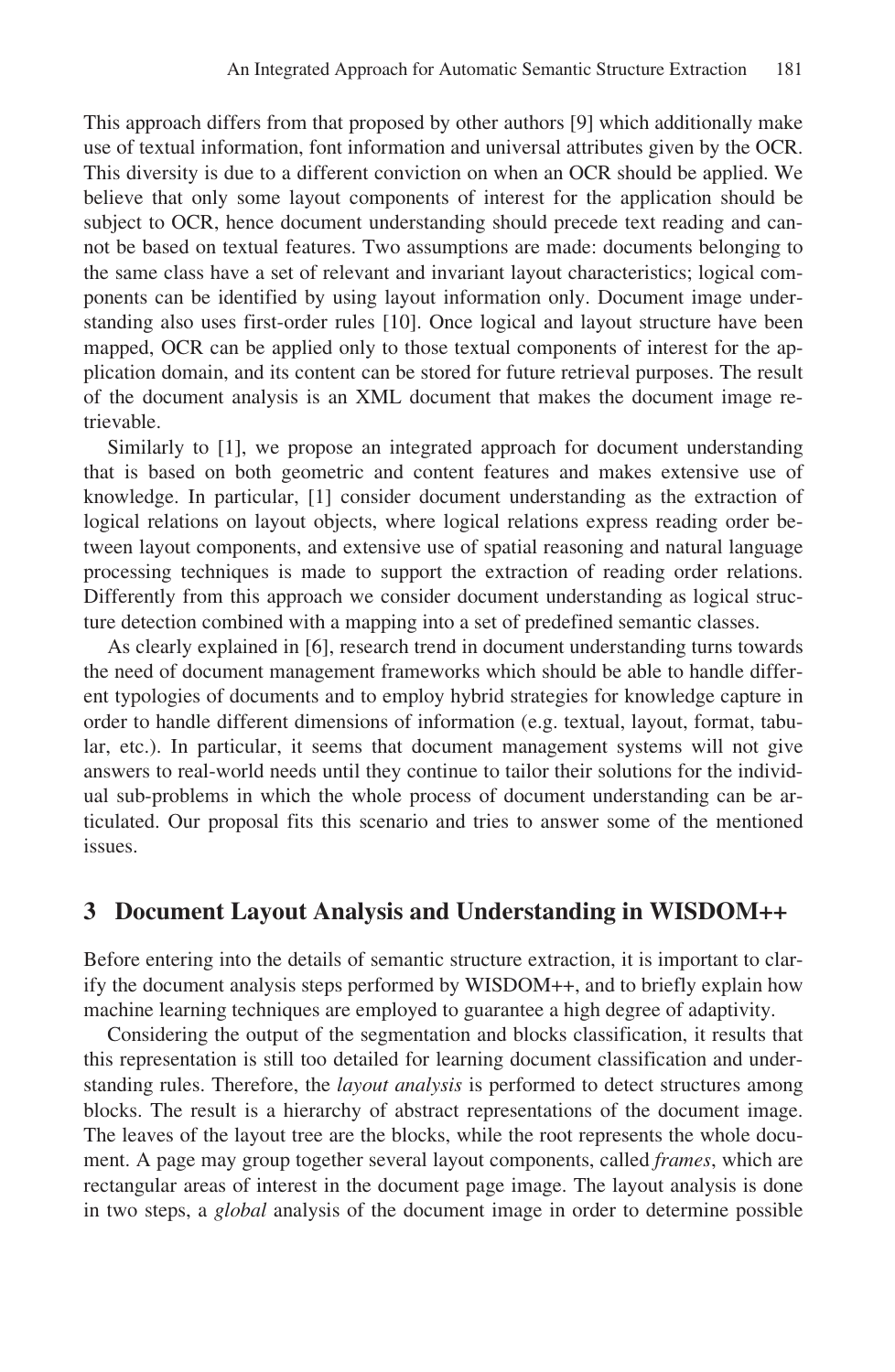areas containing paragraphs, sections, columns, figures and tables and a *local analysis* to group together blocks which possibly fall within the same area. Perceptual criteria considered in this last step are: *proximity* (e.g. adjacent components belonging to the same column/area are equally spaced), *continuity* (e.g. overlapping components) and *similarity* (e.g. components of the same type, with an almost equal height). Pairs of layout components that satisfy some of these criteria may be grouped together. The layout structure extracted by WISDOM++ is a hierarchy with six levels: basic blocks, lines, set of lines, frame1, frame2, and pages. The last level is specified by the user, while the first five are automatically extracted. If the user is not satisfied with the result of the layout analysis he/she can act directly on the results of the segmentation process by deleting some blocks or he can modify the result of the global analysis by performing some splitting or grouping operations, which are later used to learn rules for the automated correction of the layout analysis [3].

Some logical components of the document, such as title and authors of a paper, can be identified after having detected the layout structure. They can be arranged in a hierarchical structure, which is called *logical structure*, resulting by a division of the content of a document into increasingly smaller parts. The leaves of the logical structure are the basic logical components, such as authors of a paper. The heading of an article, encompassing the title and the author, is an example of a composite logical component. The root of the logical structure is the document class. The discovery of the logical structure of a document can be cast as the problem of associating some layout components with a correspondent logical component. In WISDOM++ it consists in the association of a page with a document class (*document classification*) and of frame2 layout components with basic logical components (*document understanding*). Classification is performed by matching the layout structure of the first page against *models of classes of documents* that are able to capture the invariant properties of the images/layout structures of documents belonging to the same class. Document understanding of all pages is performed by matching the layout structure of the each page against *models of logical components*. An example of models for the logical components *running\_head* and *paragraph* in the case of scientific papers might be:

logic\_type(Y)= paragraph $\leftarrow$  on\_top(X,Y)=true,  $logic_type(X)=running\_head, type(Y)=text$ 

These rule means that a textual layout component below a running-head is a paragraph of the paper. Further details on document image understanding are reported in [11].

### **4 Semantic Structure Extraction**

Due to the limits of a layout-based indexing, WISDOM++ has been integrated in a framework which supports the indexing phase by using relevant terms automatically extracted from logical components of interest. The goal is to select from the ocr-ed text of a logical component those terms that allow the system to assign the logical component to a semantic class of a set of predefined domain-dependent classes.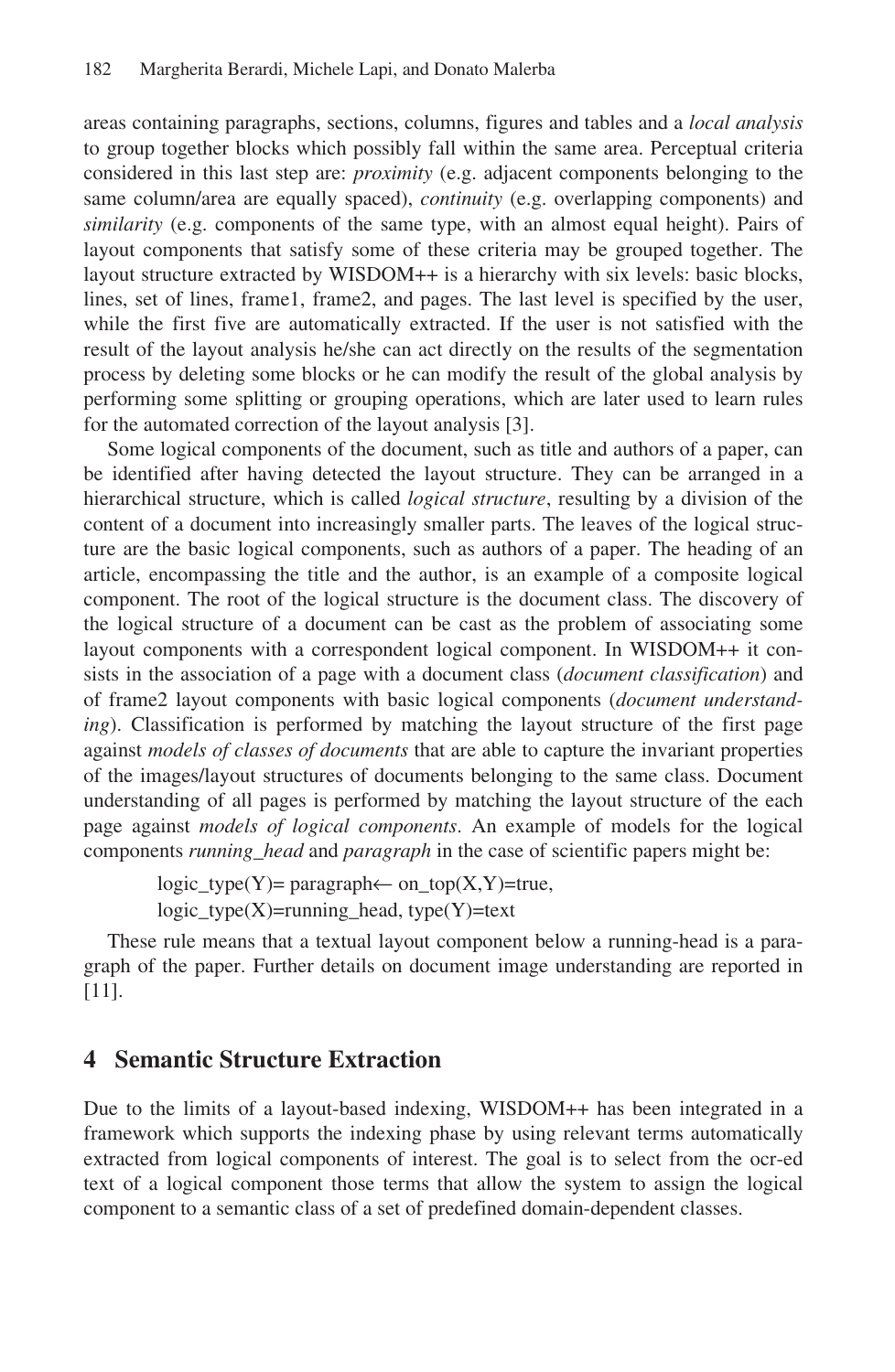As shown in Fig.1, in this framework the output of WISDOM++, that is logical labeling and ocr-ed text of logical components, is used as input for WebClassII. In particular, the feature extractor module selects relevant terms from training textual components through which the classifier is learned. It is noteworthy that output of the automatic logical labeling performed by WISDOM++ might be eventually subject to users' correction and used as WebClassII input. Users corrections are useful both to generate new training examples for logical labeling learning and to preserve WebClassII classifier learning. The output of WebClassII modules is the tagging of those semantic components that are not classifiable through geometrical criteria (e.g. the section about the *Methods* of a scientific paper) but only supporting the process with a semantic-based classification step.



**Fig. 1.** DIA Framework Architecture.

WebClassII is a client-server application that performs the automated classification of Web pages on the basis of their textual content. The automated classification of documents, in general, requires the solution of the problem of the representation language definition and of classifier construction tailored on representation language.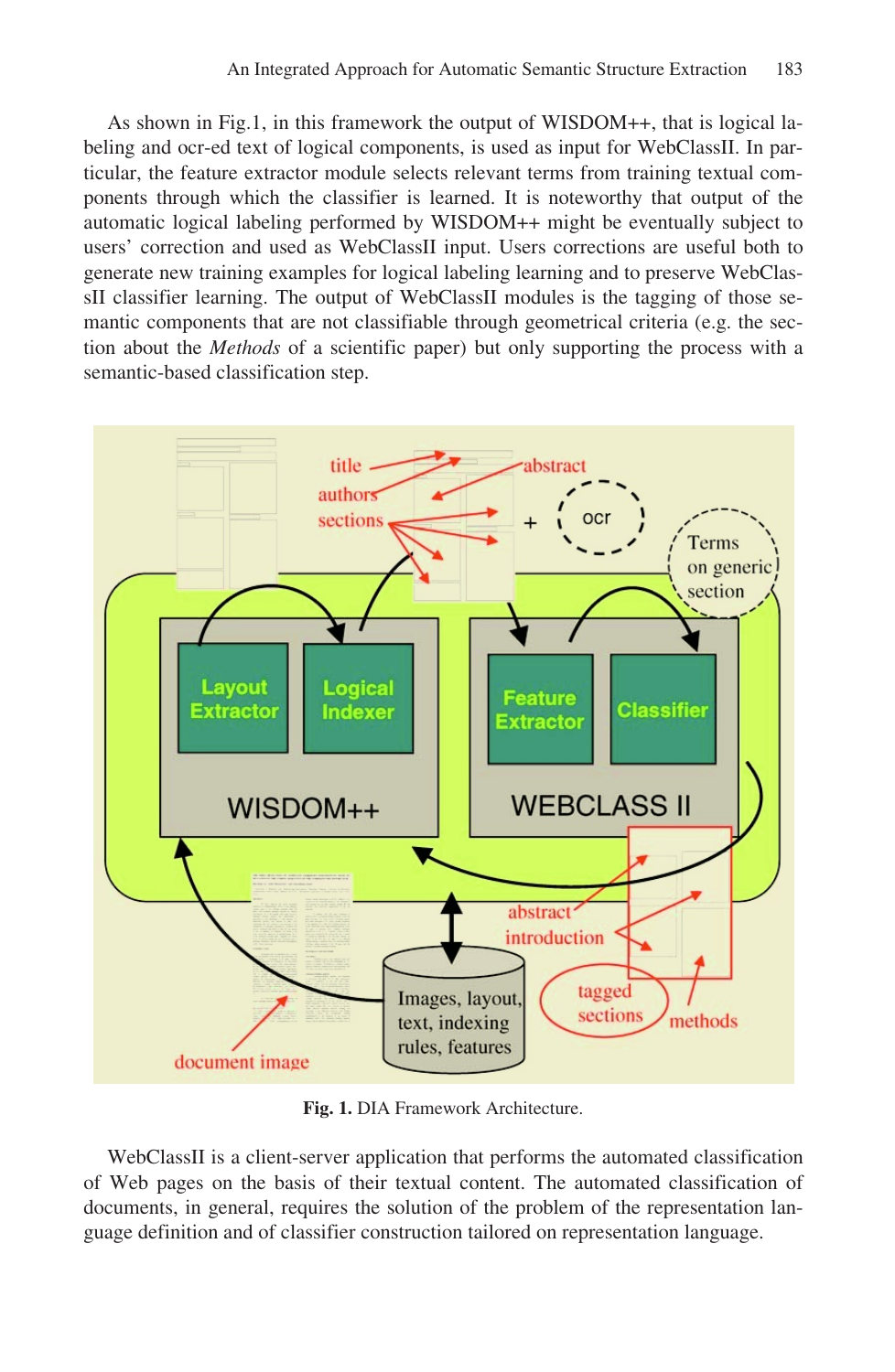WebClassII adopts a feature vector representation of documents, where each single feature corresponds to a distinct term extracted from the training documents. Features are determined by means of a complex preprocessing phase, which includes both a term extraction and a term selection process. As regards the classifier construction problem, WebClassII has two alternative ways of assigning a Web page to a class, a centroid-based method and a naïve Bayesian method, and both of them require a training phase by means of which the classifier is learned.

In our specific context, we use the preprocessing and the classification modules as common text document processing modules without taking into account WebClassII Web document management capabilities.

#### **4.1 The Feature Extractor Module**

Initially, all training documents are tokenized, and the set of tokens (words) is filtered in order to remove punctuation marks, numbers and tokens of less than three characters. The basic idea is to select relevant tokens to be used in the bag-of-words representation. These tokens will be called features.

The text pre-processing procedure implemented in WebClassII is:

- 1. Removal of words with high frequency, or stopwords, such as articles, prepositions, and conjunctions.
- 2. Removal of suffixes, such as those used in plurals (e.g., -s, -es and -ies), gerund ( ing), simple past (-ed), and so on.
- 3. Determination of equivalent stems (stemming), such as "analy*"* in the words "analysis", "analyses", "analyze", "analyzing" and "analyzer".

For the first step, stopwords used by WebClassII have been taken from Glimpse (glimpse.cs.arizona.edu), a tool used to index files by means of words, while for the last two steps, the algorithm proposed by Porter [13] has been implemented.

Many approaches have been proposed in the literature on information retrieval for the identification of relevant words to be used as index terms of documents [15]. Most of them simply score words according to some measure and select the best firsts. However, techniques proposed for information retrieval purposes are not always appropriate for the task of document classification, also known as text categorization. Indeed, we are not interested in words characterizing each single document, but we look for words that distinguish a class of documents from other classes. Generally speaking, the set of words required for classification purposes is much smaller than the set of words required for indexing purposes.

The feature selection algorithm implemented in WebClassII is based on a variant of TF-IDF. Given the training document *d* of the *i-th* class, for each token *t* the frequency *TF(i,d,t)* of the token in the document is computed. Then, for each class *i* and token *t*, the following statistics are computed:

- $-MaxTF(i,t)$ , the maximum value of  $TF(i,d,t)$  on all training documents *d* of class *i*;
- $-$  *PF(i,t)*, the page frequency, that is, the percentage of documents of class *i* in which the token *t* occurs.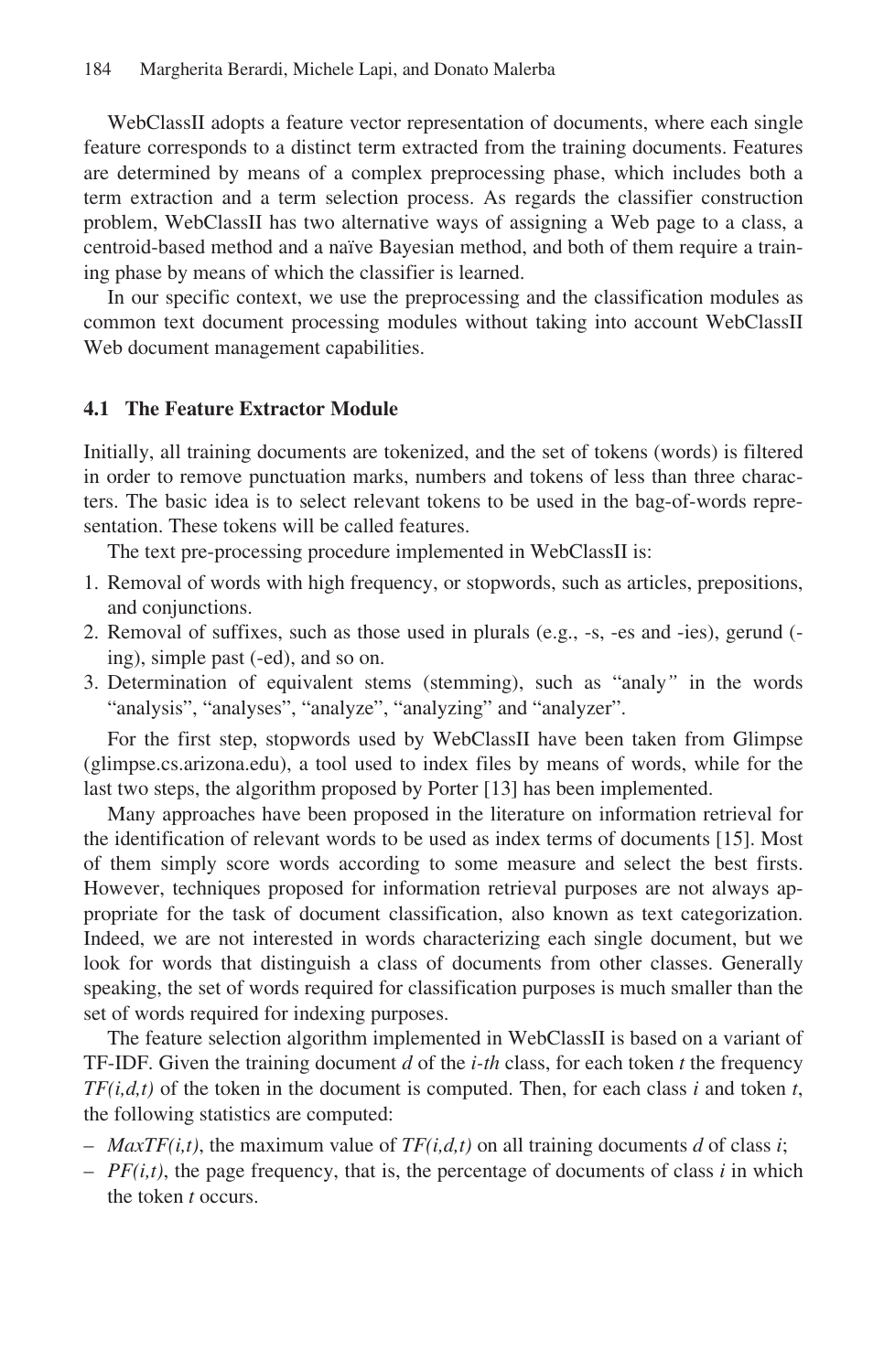The union of sets of tokens extracted from documents in one class defines an "empirical" class dictionary used by documents on the topic specified by the class. By sorting the dictionary with respect to  $MaxTF(i,t)$ , words occurring frequently only in one document might be favored. By sorting each class dictionary according to the product  $MaxTF(i,t)*PF(i,t)^2$ , briefly denoted as  $MaxTF-PF^2$  (Max Term Frequency -Square Page Frequency) measure, the effect of this phenomenon is kept under control. Moreover, common words used in documents of a given class will appear in the first entries of the corresponding class dictionary. Some of these words are actually specific to that class, while others are simply common English words (e.g., "information", "unique", "suggestion", "time" and "people") and should be considered as quasistopwords. In order to move quasi-stopwords down in the sorted dictionary, the *MaxTF-PF*<sup>2</sup> of each term is multiplied by a factor *ICF=1/CF(t)*, where *CF(t)* (category frequency) is the number of class dictionaries in which the word t occurs. In this way, the sorted dictionary will have the most representative words of each class in the first entries, so that it will be sufficient to choose the first N words per dictionary, in order to define the set of attributes. Once the class dictionaries are determined, a unique set of features is selected to represent documents of all classes. Once the set of features has been determined, training documents can be represented as feature vectors of term frequencies.

#### **4.2 The Classification Method**

Currently, WebClassII has two alternative ways of assigning a Web page to a category:

- 1. By computing the similarity between the document and the centroid of that category.
- 2. By estimating the Bayesian posterior probability for that category (naïve Bayes).

Therefore, a training phase is necessary either to compute the centroids of the categories or to estimate the posterior probability distributions. In the following, only the naïve Bayes method is illustrated because it outperforms the centroid method and it has been used for experiments.

Let *d* be a document temporarily assigned to category *c*. We intend to classify *d* into one of the subcategories of *c*. According to the Bayesian theory, the optimal classification of *d* assigns *d* to the category *ci* ∈*SubCategories(c)* maximizing the posterior probability  $P_c(c_i|d)$ . Under the assumption that each word in *d* occurs independently of other words, as well as independently of the text length, it is possible to estimate the posterior probability as follows:

$$
P_c(c_i | d) = \frac{P_c(c_i) \cdot \prod_{w \in Fealset_c} P_c(w | c_i)^{TF(w,d)}}{\sum_{c \in SubCategories(c)} P_c(c^2) \cdot \prod_{w \in Fealset_c} P_c(w | c^3)^{TF(w,d)}}
$$
(1)

where the prior probability  $P_c(c_i)$  is estimated as follows: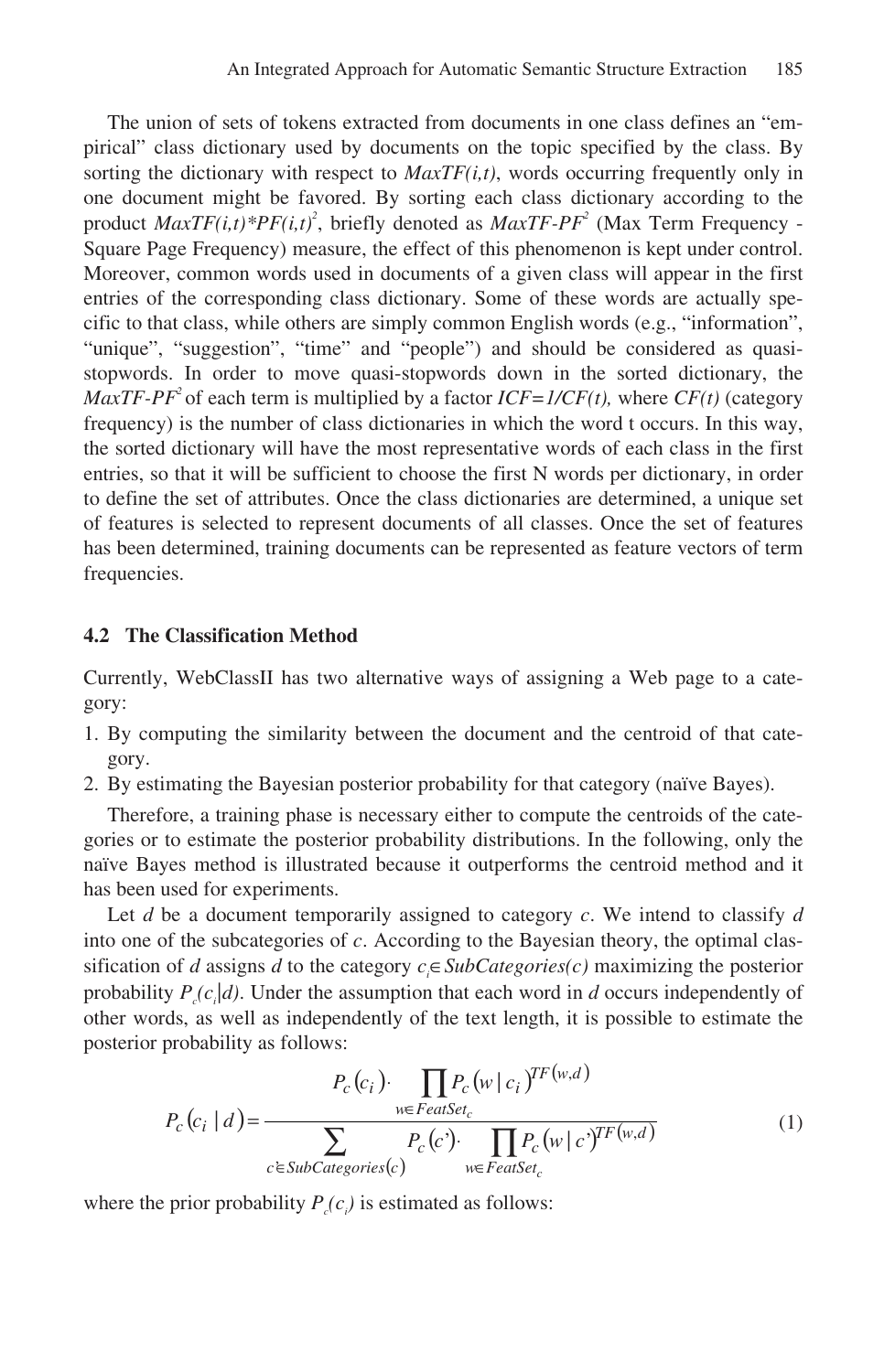$$
P_c(c_i) = \frac{|Training(c_i)|}{\sum_{c' \in SubCategories(c)}|Training(c')|} = \frac{|Training(c_i)|}{|Training(c)|}
$$
(2)

and the likelihood  $P_c(w \mid c_i)$  is estimated according to Laplace's law of succession:

$$
P_c(w \mid c_i) = \frac{1 + PF(w, c_i)}{|FeatSet_c| + \sum_{w \in FeatSet_c} PF(w', c_i)}
$$
(3)

In the above formulas,  $TF(w,d)$  and  $PF(w,c)$  denote the absolute frequency of *w* in *d* and the absolute frequency of *w* in documents of category *c*, respectively. The likelihood  $P_c(w \mid c_i)$  could be estimated according to the relative frequency, that is:

$$
P_c(w \mid c_i) = \frac{PF(w, c_i)}{\sum_{w \in \text{Featset}_c} PF(w', c_i)}
$$
(4)

The above formulation of the naïve Bayes classifier assigns a document *d* to the most probable or the most similar class, independently of the absolute value of the posterior probability. By assuming that documents to be rejected have a low posterior probability for all categories, the problem can be reformulated in a different way, namely, how to define a threshold for the value taken by a naïve classifier. Details on the thresholding algorithm are reported in [5].

The classification process of a new document is performed by searching the hierarchy of categories. The system starts from the root and selects the nodes to be expanded such that the score returned by the classifier is higher than a threshold determined by the system. At the end of the process, all explored categories (either internal or leaf) are considered for the final selection. The winner is the explored category with the highest score. If the document is assigned to the root, then it is considered rejected.

### **5 Experimental Results**

A user/trainer of WISDOM++ is asked to label some layout components of a set of training documents according to their logical meaning. Those layout components with no clear logical meaning are not labeled. Therefore, each document generates as many training examples as the number of layout components. Classes of training examples correspond to the distinct logical components to be recognized in a document. The unlabelled layout components play the role of counterexamples for all the classes to be learned. In particular, we have considered a set of nineteen full text multi-page documents, which are scientific papers on biomedical topics. This kind of text corpus is particularly suited for layout based document understanding and from the other hand highlights the need to support it with content information. Indeed, they are characterized by a regular section structure both from the geometrical viewpoint and from the content distribution viewpoint. In particular, the text of each article is distributed on five different and recurrent types of sections: abstract, introduction, methods, results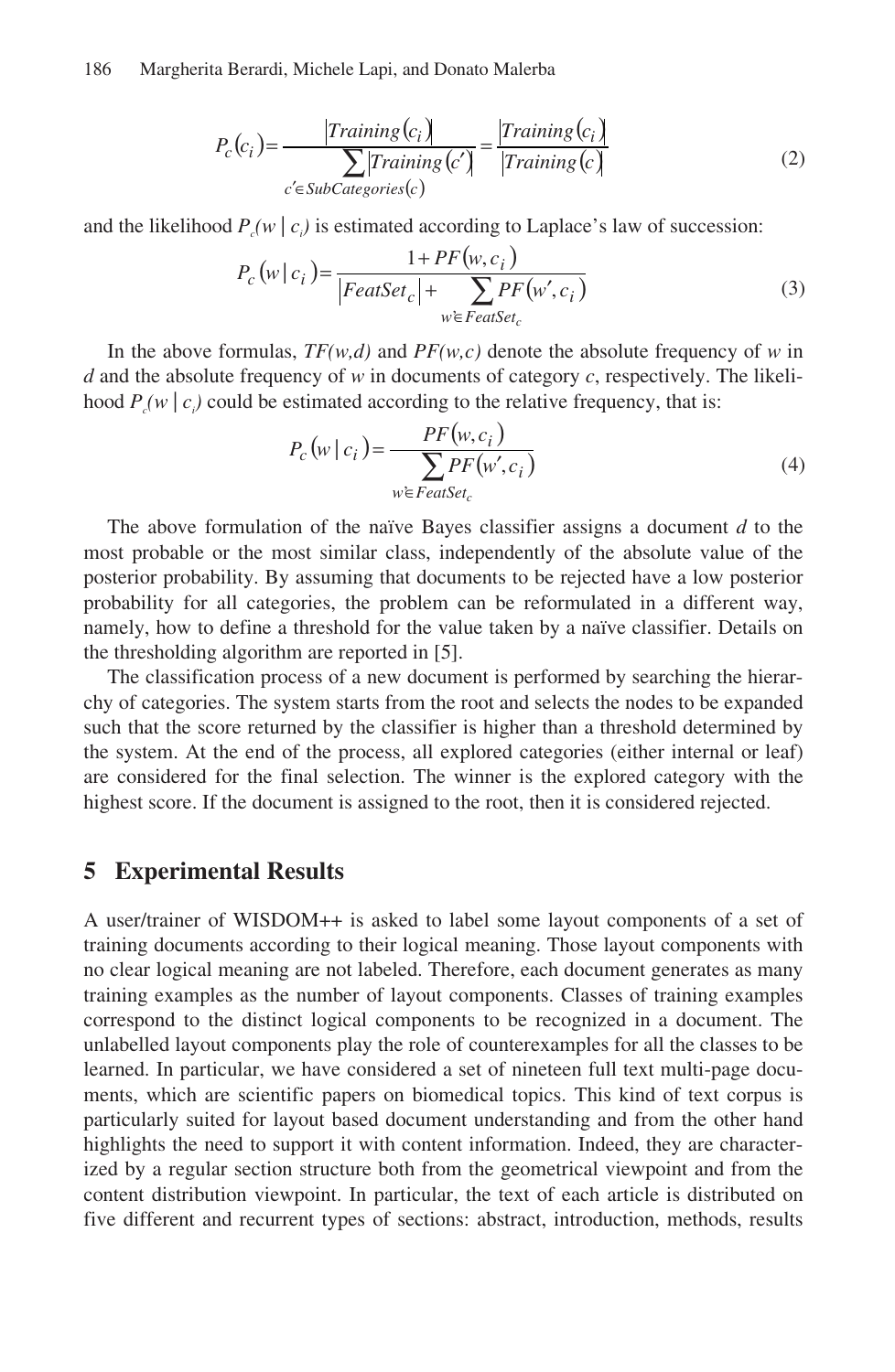and discussion. We processed 103 document images in all, each of which has a variable number of layout components. In particular, we use 51 document images for training the learning system integrated in WISDOM++, that is ATRE [10], on logical labelling and 24 for testing the induced set of rules. Layout components can be associated with at most one of the following logical components: *title, authors, abstract, section* and *section\_title*. In Table 1 logical components distribution on the processed documents is shown. In particular, the total number of logical components is 790 (583 of which are *undefined*) about 49 logical descriptors for each page document.

| Name of the<br>multi-page<br>document | No. of<br>pages | No. of title<br>labels | No. of<br><i>authors</i><br>labels | No. of<br>abstract<br>labels | No. of<br>section<br>labels | No. of<br>section-<br>title labels | Total no.<br><b>of</b><br>examples |
|---------------------------------------|-----------------|------------------------|------------------------------------|------------------------------|-----------------------------|------------------------------------|------------------------------------|
| Article_1                             | 6               |                        |                                    |                              | 21                          |                                    | 94                                 |
| Article_2                             | 4               |                        | 0                                  |                              | 10                          |                                    | 82                                 |
| Article 3                             | 6               |                        |                                    |                              | 18                          | 6                                  | 81                                 |
| Article_4                             | 3               |                        |                                    |                              | 8                           | 4                                  | 46                                 |
| Article 5                             | 3               |                        |                                    |                              | 5                           | 4                                  | 35                                 |
| Article 6                             | ┑               |                        |                                    |                              | 14                          | 5                                  | 69                                 |
| Article_7                             |                 |                        | $\Omega$                           |                              | 16                          | 4                                  | 88                                 |
| Article 8                             | 4               |                        |                                    |                              | 11                          | 3                                  | 55                                 |
| Article 9                             | 4               |                        |                                    |                              | 9                           | 3                                  | 156                                |
| Article 10                            | C               |                        |                                    |                              | 4                           | $\mathcal{E}$                      | 23                                 |
| Article 11                            |                 |                        |                                    |                              | 17                          | 5                                  | 61                                 |
| Total (training)                      | 51              |                        | Q                                  |                              | 133                         | 43                                 | 790                                |

**Table 1.** Training set. Distribution of pages and examples per document.

In order to test the predictive accuracy of the learned theory, we considered 3 articles whose distribution is reported in Table 2. WISDOM++ segmented the 24 pages in 482 layout components. To WISDOM++ is asked to use the learned theory to label layout components as generic *sections* or *section\_title* as well as *title*, *authors* and *abstract* sections.

**Table 2.** Testing set. Distribution of pages and examples per document.

| Name of the<br>multi-page | No. of<br>pages | No. of<br>title labels | No. of<br><i>authors</i> | No. of<br>abstract | No. of<br>section | No. of<br>section- | Total no.<br>of |
|---------------------------|-----------------|------------------------|--------------------------|--------------------|-------------------|--------------------|-----------------|
| document                  |                 |                        | labels                   | labels             | labels v          | title labels       | examples        |
| Article 12                | 10              |                        |                          |                    | 41                |                    | 208             |
| Article 13                |                 |                        |                          |                    | 15                | 4                  | 108             |
| Article 14                |                 |                        |                          |                    | 33                |                    | 200             |
| Total (testing)           | 24              |                        |                          |                    | 89                | 11                 | 516             |

In Table 3 commission and omission errors performed on the set of testing documents are showed. A commission error occurs when a wrong labelling of logical components is "recommended" by a rule, while an omission error occurs when a "correct" labelling is missed.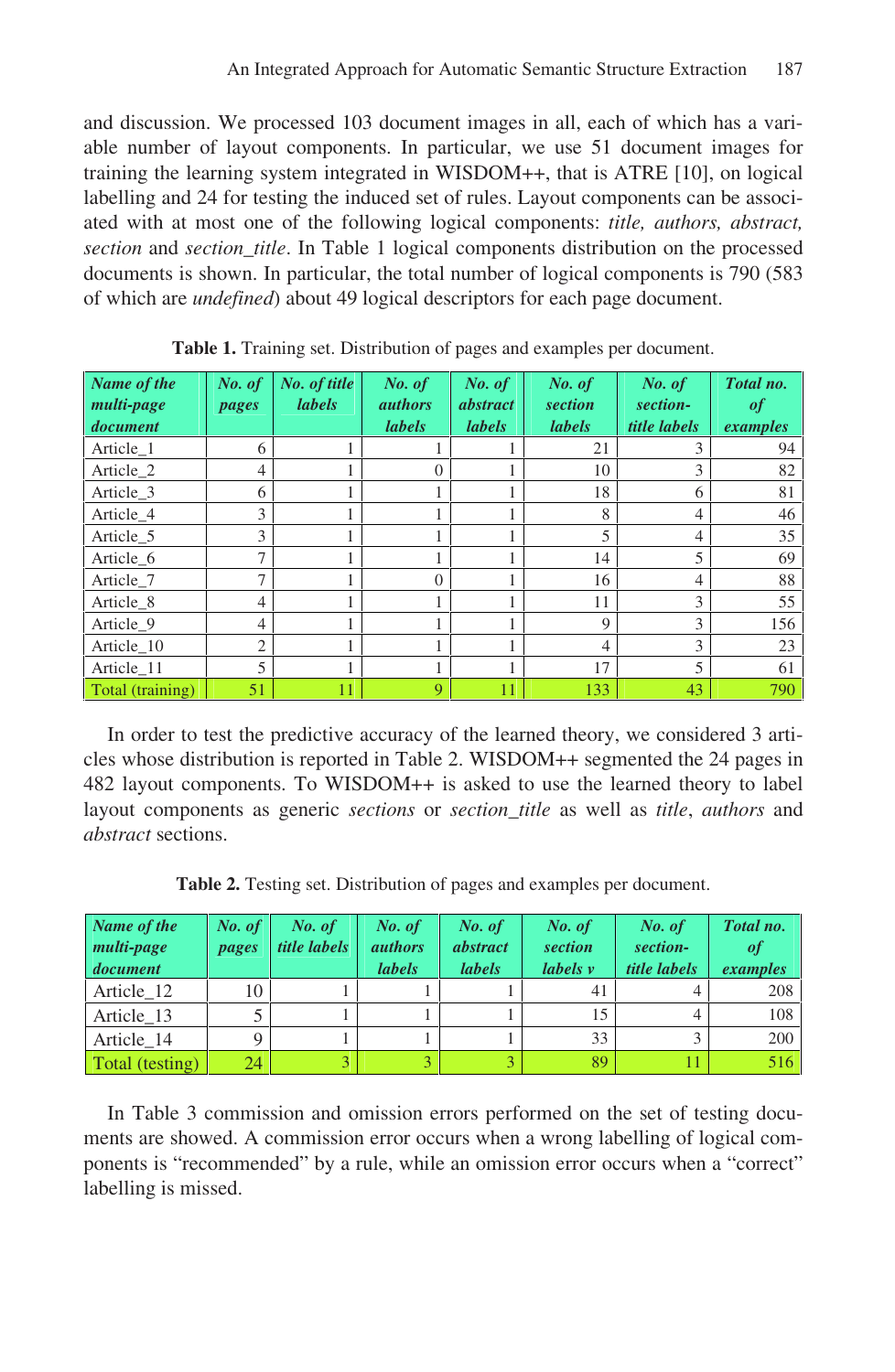| <b>Rule</b> for                | <b>No. omission errors</b> | <b>No.</b> commission errors |
|--------------------------------|----------------------------|------------------------------|
| $logic_type(X)=title$          |                            |                              |
| $logic_type(X)=authors$        |                            |                              |
| $logic_type(X)=abstract$       |                            |                              |
| $logic_type(X)=section$        |                            | 39                           |
| $logic_type(X)=section\_title$ |                            |                              |

**Table 3.** Commission and omission errors performed by learned rules.

As showed no omission errors are performed while some commissions are found especially for sections components. This is due to the heterogeneous layout of generic section components that produces an heterogeneous set of examples and so a set of rules that is quite specific.

Using layout-based labelling, to WebClassII is asked to classify the text of a generic section as either *introduction*, or *materials and methods*, or *results*, or *discussion*, and also as *abstract* even if generally the layout based classification it is sufficient to correctly classify abstract components on geometrical and spatial criteria. Therefore, the date source used in this experimental study is an ontology composed of five categories (i.e. *Abstract*, *Introduction*, *Materials & Methods*, *Discussion* and *Results*), (see Fig. 2). These categories correspond to the five recurrent types of sections according to which biomedical corpora are generally structured. For each category, there are 19 sections one for each of the 19 documents (e.g. the *Abstract* category contains 19 abstract sections, the *Introduction* category contains 19 introductions and so on). The documents have been partitioned into five subsets, four of which compose the training set while the fifth subset represents the testing set.



**Fig. 2.** Documents Ontology.

Classification accuracy has been evaluated by means of precision and recall. The *precision* for a category *c* measures the percentage of correct assignments among all the documents assigned to *c*, while the *recall* gives the percentage of correct assignments in *c* among all the documents that should be assigned to *c*. Also the *misclassification error (ncErr)* has been computed, it computes the percentage of documents in *c* misclassified into a category *c'* not related to *c* in the hierarchy.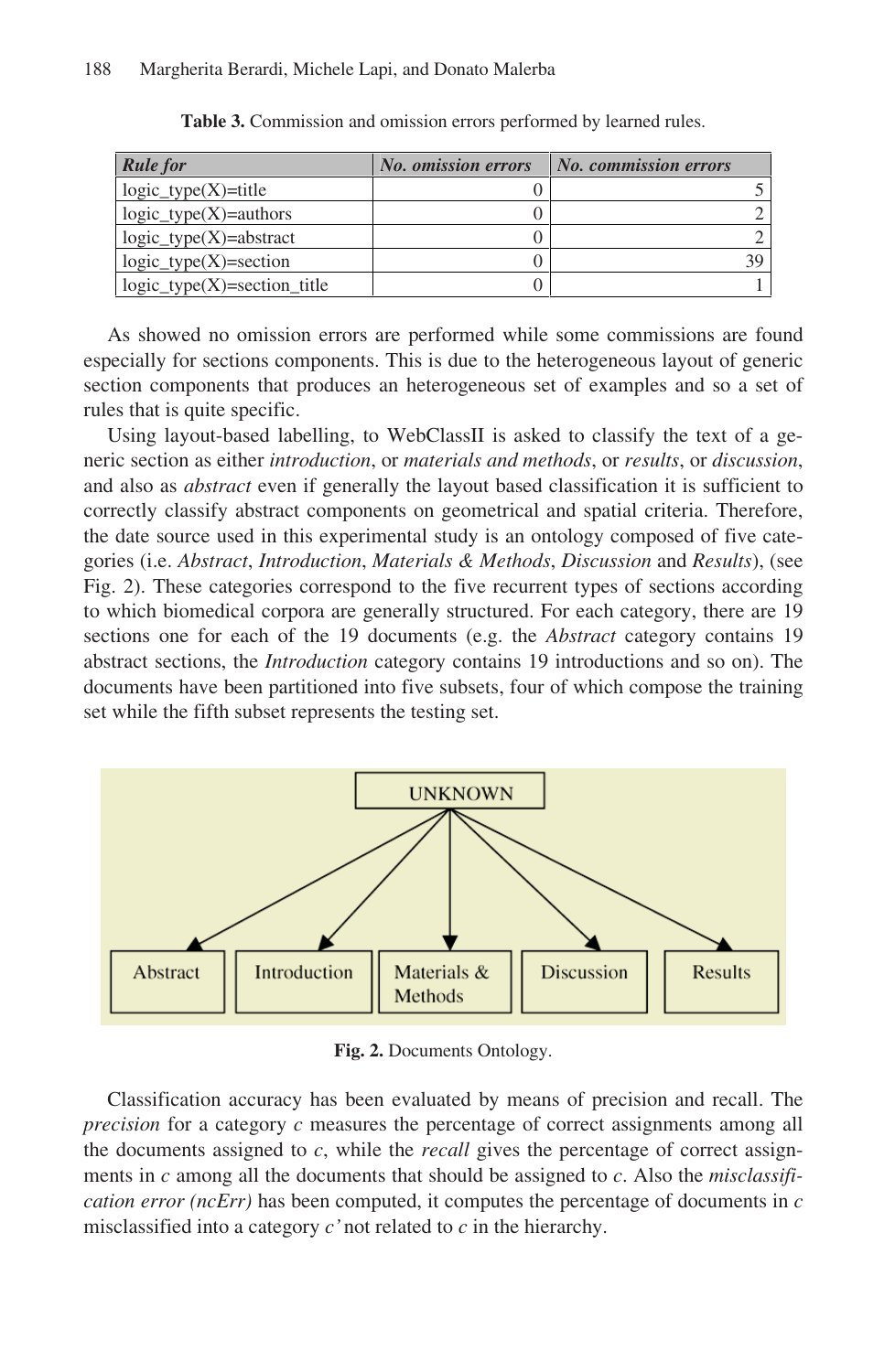Results of the classification process are reported into Fig.3. The graphs show that precision and recall increase when the features number is variable into the range from 15 to 30. Instead, the system reaches the best precision values for the *Methods & Materials* and *Results* classes. Nevertheless, *Abstract*, *Introduction* and *Discussion* sections are much more difficult to classify, because generally these sections are devoted to general topic of the document.



**Fig. 3.** Experimental results.

## **6 Conclusions and Future Work**

This work presents a starting step towards a document management framework that can take advantage of different types of knowledge (layout and textual features of different level of abstraction) to solve the problem of the mismatch between user requests (based on high-level abstract concepts) and the way in which these requests are satisfied (low-level features for indexing) during an information retrieval process. Indeed, in further extension of our DIA framework we plan to explore the application of information extraction techniques in order to extract useful information from the text. In particular, nowadays there are several methods for information extraction of biological information from scientific articles and generally domain experts recognize without ambiguity in which part of a paper relevant data are located [8]. A formalization of the domain expert knowledge promises to lead to a new generation of document management systems that could learn about distribution of semantics in papers and build indexing models based on really relevant keywords.

Moreover, we plan to conduct more extensive evaluations of the "semantic" classifier. We are also interested in investigating the application of machine learning techniques to reading order detection as further knowledge acquisition step in the workflow from the logical to the semantic structure extraction.